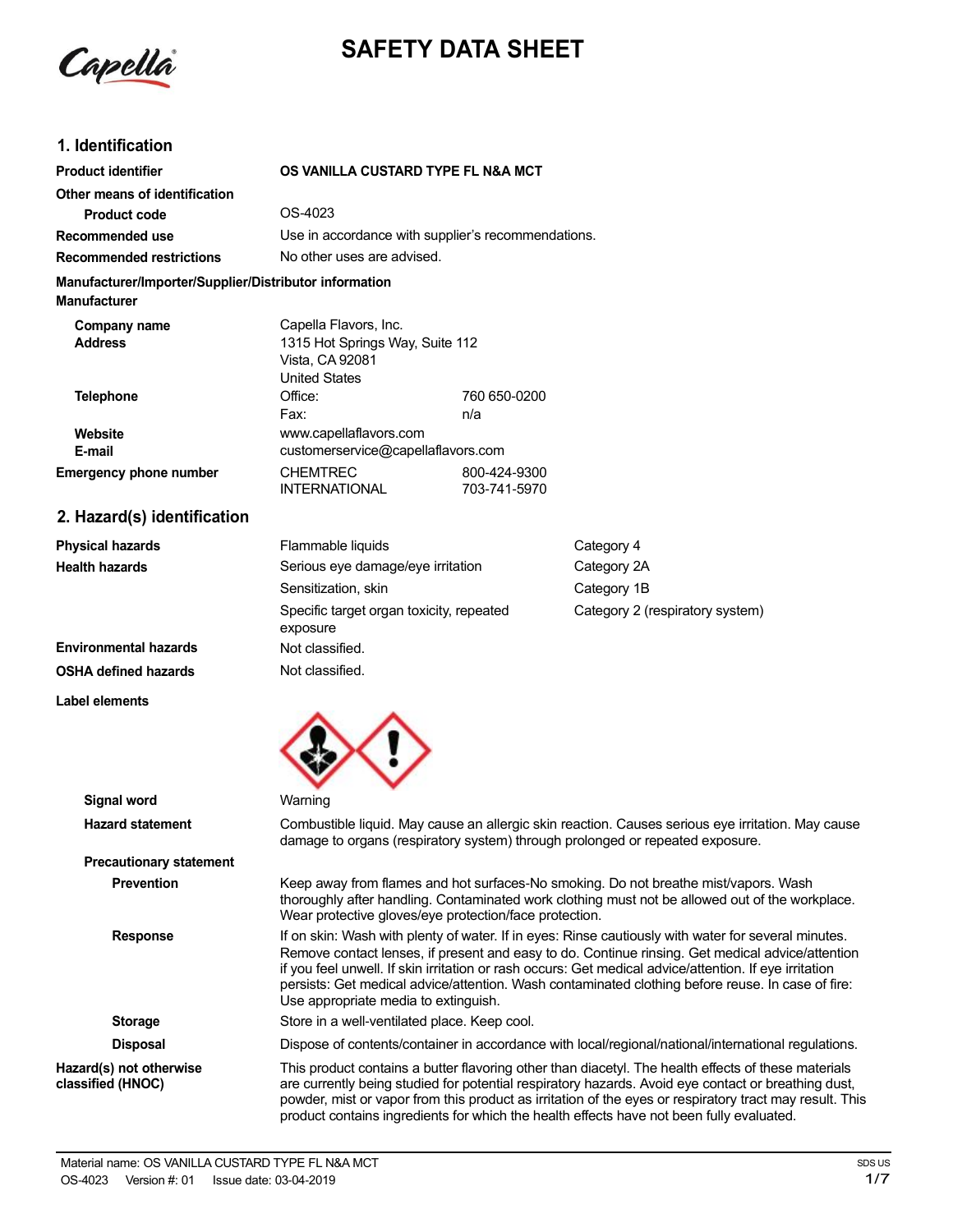**Supplemental information** 10.96% of the mixture consists of component(s) of unknown acute hazards to the aquatic environment. 10.96% of the mixture consists of component(s) of unknown long-term hazards to the aquatic environment.

# **3. Composition/information on ingredients**

#### **Mixtures**

| <b>Chemical name</b>                         | Common name and synonyms | <b>CAS number</b> | %         |
|----------------------------------------------|--------------------------|-------------------|-----------|
| <b>BENZYL ALCOHOL</b><br>#38<br>NOM NFI      |                          | 100-51-6          | $10 - 20$ |
| VANILLIN #234                                |                          | 121-33-5          | $5 - 10$  |
| ETHYL MALTOL NOM #169                        |                          | 4940-11-8         | $3 - 5$   |
| ETHYL VANILLIN #296                          |                          | 121-32-4          | $3 - 5$   |
| PENTANEDIONE, 2,3 (ACETYL<br>PROPIONYL) #205 |                          | 600-14-6          | $1 - 3$   |
| Other components below reportable levels     |                          |                   | $70 - 80$ |

\*Designates that a specific chemical identity and/or percentage of composition has been withheld as a trade secret.

#### **4. First-aid measures**

| <b>Inhalation</b>                                                            | Remove victim to fresh air and keep at rest in a position comfortable for breathing. If experiencing<br>respiratory symptoms: Call a poison center or doctor/physician.                                                                  |
|------------------------------------------------------------------------------|------------------------------------------------------------------------------------------------------------------------------------------------------------------------------------------------------------------------------------------|
| <b>Skin contact</b>                                                          | Remove contaminated clothing immediately and wash skin with soap and water. In case of<br>eczema or other skin disorders: Seek medical attention and take along these instructions.                                                      |
| Eye contact                                                                  | Immediately flush eyes with plenty of water for at least 15 minutes. Remove contact lenses, if<br>present and easy to do. Continue rinsing. Get medical attention if irritation develops and persists.                                   |
| Ingestion                                                                    | Rinse mouth. Get medical attention if symptoms occur.                                                                                                                                                                                    |
| <b>Most important</b><br>symptoms/effects, acute and<br>delayed              | Severe eye irritation. Symptoms may include stinging, tearing, redness, swelling, and blurred<br>vision. May cause an allergic skin reaction. Dermatitis. Rash. Prolonged exposure may cause<br>chronic effects.                         |
| Indication of immediate<br>medical attention and special<br>treatment needed | Provide general supportive measures and treat symptomatically. In case of shortness of breath,<br>give oxygen. Keep victim warm. Keep victim under observation. Symptoms may be delayed.                                                 |
| <b>General information</b>                                                   | If you feel unwell, seek medical advice (show the label where possible). Ensure that medical<br>personnel are aware of the material(s) involved, and take precautions to protect themselves. Wash<br>contaminated clothing before reuse. |
| 5. Fire-fighting measures                                                    |                                                                                                                                                                                                                                          |
| Suitable extinguishing media                                                 | Water fog. Foam. Dry chemical powder. Carbon dioxide (CO2).                                                                                                                                                                              |
| Unsuitable extinguishing<br>media                                            | Do not use water jet as an extinguisher, as this will spread the fire.                                                                                                                                                                   |
| Specific hazards arising from<br>the chemical                                | The product is combustible, and heating may generate vapors which may form explosive vapor/air<br>mixtures. During fire, gases hazardous to health may be formed.                                                                        |
| Special protective equipment<br>and precautions for firefighters             | Self-contained breathing apparatus and full protective clothing must be worn in case of fire.                                                                                                                                            |
| <b>Fire fighting</b><br>equipment/instructions                               | In case of fire and/or explosion do not breathe fumes. Move containers from fire area if you can do<br>so without risk.                                                                                                                  |
| <b>Specific methods</b>                                                      | Use standard firefighting procedures and consider the hazards of other involved materials.                                                                                                                                               |

**General fire hazards**

**Personal precautions, protective equipment and emergency procedures**

# **6. Accidental release measures**

Combustible liquid.

Keep unnecessary personnel away. Keep people away from and upwind of spill/leak. Eliminate all ignition sources (no smoking, flares, sparks, or flames in immediate area). Wear appropriate protective equipment and clothing during clean-up. Do not breathe mist/vapors. Avoid inhalation of vapor, fumes, dust and/or mist from the spilled material. Do not touch damaged containers or spilled material unless wearing appropriate protective clothing. Ensure adequate ventilation. Local authorities should be advised if significant spillages cannot be contained. For personal protection, see section 8 of the SDS.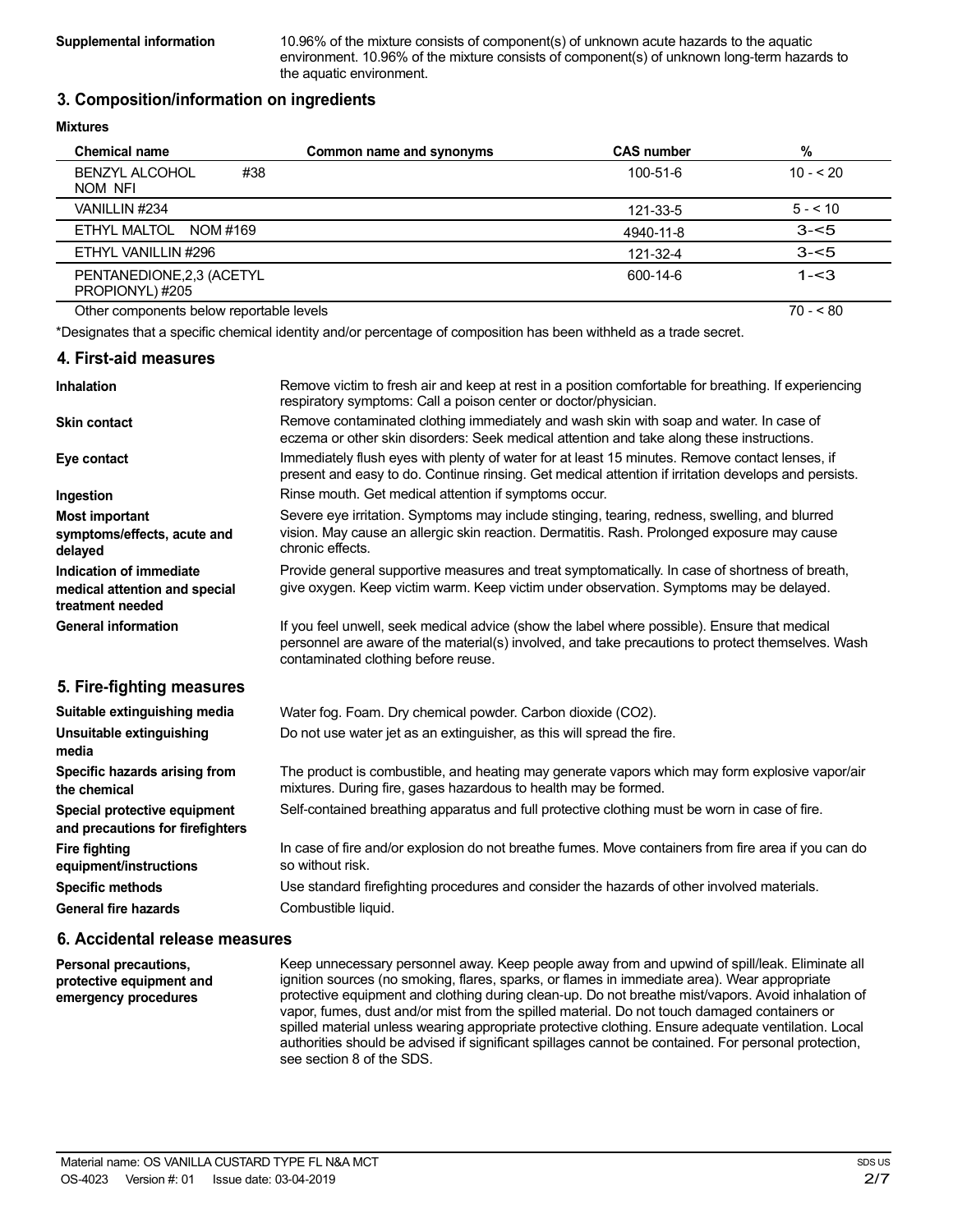| Methods and materials for<br>containment and cleaning up        | Eliminate all ignition sources (no smoking, flares, sparks, or flames in immediate area). Keep<br>combustibles (wood, paper, oil, etc.) away from spilled material.                                                                                                                                                                               |
|-----------------------------------------------------------------|---------------------------------------------------------------------------------------------------------------------------------------------------------------------------------------------------------------------------------------------------------------------------------------------------------------------------------------------------|
|                                                                 | Large Spills: Stop the flow of material, if this is without risk. Dike the spilled material, where this is<br>possible. Use a non-combustible material like vermiculite, sand or earth to soak up the product<br>and place into a container for later disposal. Following product recovery, flush area with water.                                |
|                                                                 | Small Spills: Absorb with earth, sand or other non-combustible material and transfer to containers<br>for later disposal. Wipe up with absorbent material (e.g. cloth, fleece). Clean surface thoroughly to<br>remove residual contamination.                                                                                                     |
|                                                                 | Never return spills to original containers for re-use. For waste disposal, see section 13 of the SDS.                                                                                                                                                                                                                                             |
| <b>Environmental precautions</b>                                | Avoid discharge into drains, water courses or onto the ground.                                                                                                                                                                                                                                                                                    |
| 7. Handling and storage                                         |                                                                                                                                                                                                                                                                                                                                                   |
| Precautions for safe handling                                   | Keep away from open flames, hot surfaces and sources of ignition. When using do not smoke. Do<br>not breathe mist/vapors. Avoid contact with eyes, skin, and clothing. Avoid prolonged exposure.<br>Use only outdoors or in a well-ventilated area. Wear appropriate personal protective equipment.<br>Observe good industrial hygiene practices. |
| Conditions for safe storage,<br>including any incompatibilities | Store locked up. Keep away from heat, sparks and open flame. Store in a cool, dry place out of<br>direct sunlight. Store in tightly closed container. Store in a well-ventilated place. Keep in an area<br>equipped with sprinklers. Store away from incompatible materials (see Section 10 of the SDS).                                          |

# **8. Exposure controls/personal protection**

# **Occupational exposure limits**

The following constituents are the only constituents of the product which have a PEL, TLV or other recommended exposure limit. At this time, the other constituents have no known exposure limits.

# **US. Workplace Environmental Exposure Level (WEEL) Guides**

| <b>Components</b>                                       | <b>Type</b>                                                           | <b>Value</b>                                                                                                                                                                                                                                                                                                                                                                                |
|---------------------------------------------------------|-----------------------------------------------------------------------|---------------------------------------------------------------------------------------------------------------------------------------------------------------------------------------------------------------------------------------------------------------------------------------------------------------------------------------------------------------------------------------------|
| <b>BENZYL ALCOHOL</b><br>#38 NOM NFI (CAS<br>$100-51-6$ | <b>TWA</b>                                                            | 44.2 mg/m3                                                                                                                                                                                                                                                                                                                                                                                  |
|                                                         |                                                                       | 10 ppm                                                                                                                                                                                                                                                                                                                                                                                      |
| VANILLIN #234 (CAS<br>$121 - 33 - 5$                    | <b>TWA</b>                                                            | 10 mg/m $3$                                                                                                                                                                                                                                                                                                                                                                                 |
| <b>Biological limit values</b>                          | No biological exposure limits noted for the ingredient(s).            |                                                                                                                                                                                                                                                                                                                                                                                             |
| Appropriate engineering<br>controls                     |                                                                       | Good general ventilation should be used. Ventilation rates should be matched to conditions. If<br>applicable, use process enclosures, local exhaust ventilation, or other engineering controls to<br>maintain airborne levels below recommended exposure limits. If exposure limits have not been<br>established, maintain airborne levels to an acceptable level. Provide eyewash station. |
|                                                         | Individual protection measures, such as personal protective equipment |                                                                                                                                                                                                                                                                                                                                                                                             |
| Eye/face protection                                     | Chemical respirator with organic vapor cartridge and full facepiece.  |                                                                                                                                                                                                                                                                                                                                                                                             |
| <b>Skin protection</b>                                  |                                                                       |                                                                                                                                                                                                                                                                                                                                                                                             |
| <b>Hand protection</b>                                  | Wear appropriate chemical resistant gloves.                           |                                                                                                                                                                                                                                                                                                                                                                                             |
| <b>Other</b>                                            |                                                                       | Wear appropriate chemical resistant clothing. Use of an impervious apron is recommended.                                                                                                                                                                                                                                                                                                    |
| <b>Respiratory protection</b>                           | Chemical respirator with organic vapor cartridge and full facepiece.  |                                                                                                                                                                                                                                                                                                                                                                                             |
| <b>Thermal hazards</b>                                  | Wear appropriate thermal protective clothing, when necessary.         |                                                                                                                                                                                                                                                                                                                                                                                             |
| <b>General hygiene</b><br>considerations                | be allowed out of the workplace.                                      | When using do not smoke. Always observe good personal hygiene measures, such as washing<br>after handling the material and before eating, drinking, and/or smoking. Routinely wash work<br>clothing and protective equipment to remove contaminants. Contaminated work clothing should not                                                                                                  |

# **9. Physical and chemical properties**

| Appearance            |                |
|-----------------------|----------------|
| <b>Physical state</b> | Liquid.        |
| Form                  | Liquid.        |
| Color                 | Not available. |
| Odor                  | Not available. |
| Odor threshold        | Not available. |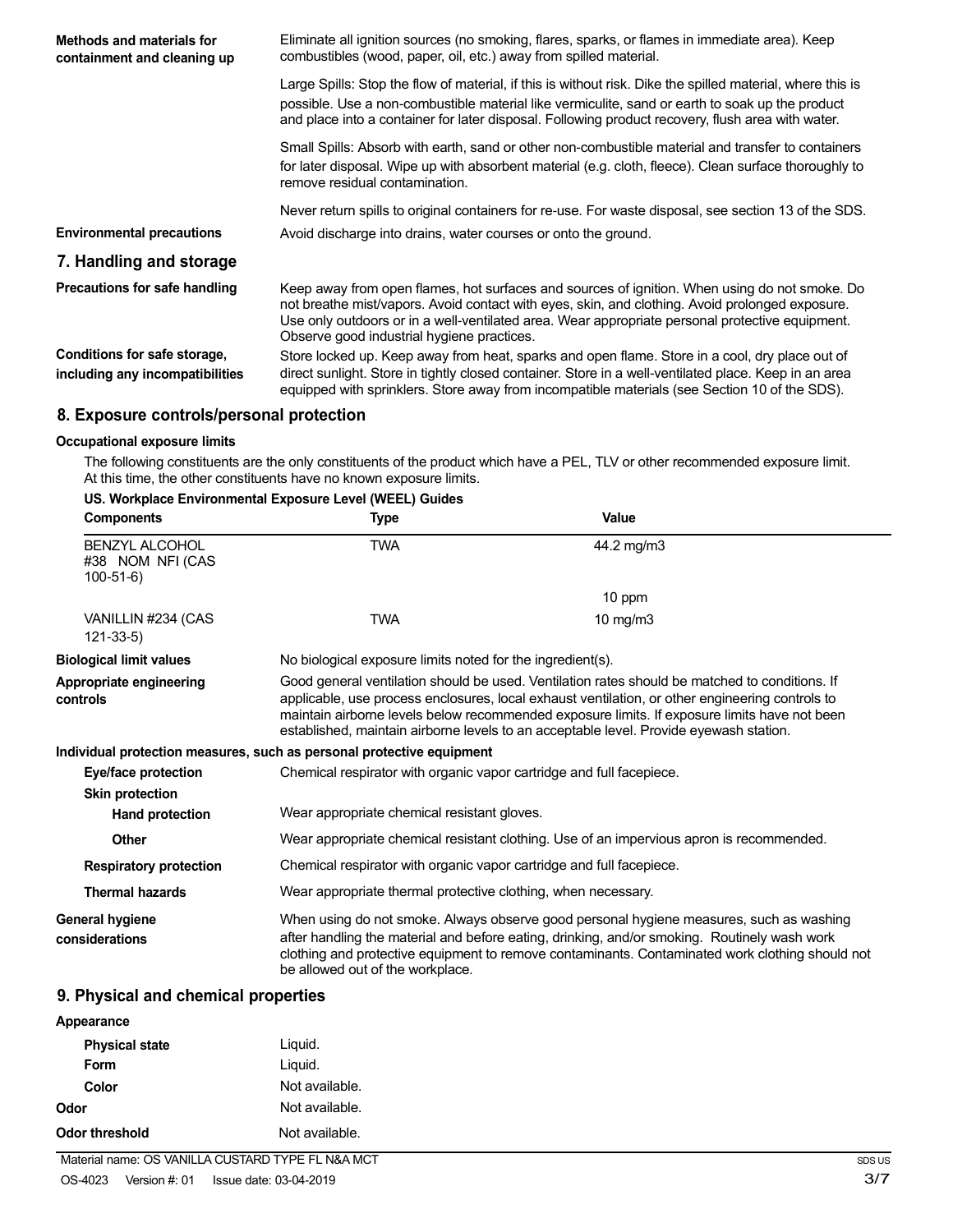| рH                                                | Not available.                                                                                                                                                           |
|---------------------------------------------------|--------------------------------------------------------------------------------------------------------------------------------------------------------------------------|
| Melting point/freezing point                      | -108.4 $\degree$ F (-78 $\degree$ C) estimated                                                                                                                           |
| Initial boiling point and boiling<br>range        | 401.54 °F (205.3 °C) estimated                                                                                                                                           |
| <b>Flash point</b>                                | 197.0 °F (91.7 °C) Closed Cup                                                                                                                                            |
| <b>Evaporation rate</b>                           | Not available.                                                                                                                                                           |
| Flammability (solid, gas)                         | Not applicable.                                                                                                                                                          |
| Upper/lower flammability or explosive limits      |                                                                                                                                                                          |
| <b>Flammability limit - lower</b><br>(%)          | Not available.                                                                                                                                                           |
| Flammability limit - upper<br>(%)                 | Not available.                                                                                                                                                           |
| Explosive limit - lower (%)                       | Not available.                                                                                                                                                           |
| Explosive limit - upper (%)                       | Not available.                                                                                                                                                           |
| Vapor pressure                                    | 0.05 hPa estimated                                                                                                                                                       |
| <b>Vapor density</b>                              | Not available.                                                                                                                                                           |
| <b>Relative density</b>                           | Not available.                                                                                                                                                           |
| Solubility(ies)                                   |                                                                                                                                                                          |
| Solubility (water)                                | Not available.                                                                                                                                                           |
| <b>Partition coefficient</b><br>(n-octanol/water) | Not available.                                                                                                                                                           |
| <b>Auto-ignition temperature</b>                  | 812 °F (433.33 °C) estimated                                                                                                                                             |
| <b>Decomposition temperature</b>                  | Not available.                                                                                                                                                           |
| <b>Viscosity</b>                                  | Not available.                                                                                                                                                           |
| <b>Other information</b>                          |                                                                                                                                                                          |
| <b>Explosive properties</b>                       | Not explosive.                                                                                                                                                           |
| <b>Flammability class</b>                         | Combustible IIIA estimated                                                                                                                                               |
| <b>Oxidizing properties</b>                       | Not oxidizing.                                                                                                                                                           |
| <b>Refractive index</b>                           | 1.4561 - 1.4861                                                                                                                                                          |
| <b>Specific gravity</b>                           | $0.99 - 1.02$                                                                                                                                                            |
| 10. Stability and reactivity                      |                                                                                                                                                                          |
| <b>Reactivity</b>                                 | The product is stable and non-reactive under normal conditions of use, storage and transport.                                                                            |
| <b>Chemical stability</b>                         | Material is stable under normal conditions.                                                                                                                              |
| Possibility of hazardous<br>reactions             | No dangerous reaction known under conditions of normal use.                                                                                                              |
| <b>Conditions to avoid</b>                        | Keep away from heat, hot surfaces, sparks, open flames and other ignition sources. Avoid<br>temperatures exceeding the flash point. Contact with incompatible materials. |
| Incompatible materials                            | Strong oxidizing agents.                                                                                                                                                 |
| <b>Hazardous decomposition</b><br>products        | No hazardous decomposition products are known.                                                                                                                           |
| 11. Toxicological information                     |                                                                                                                                                                          |
| Information on likely routes of exposure          |                                                                                                                                                                          |
| <b>Inhalation</b>                                 | May cause irritation to the respiratory system. Prolonged inhalation may be harmful.                                                                                     |
| <b>Skin contact</b>                               | May cause an allergic skin reaction.                                                                                                                                     |
| Eye contact                                       | Causes serious eye irritation.                                                                                                                                           |
| Ingestion                                         | Expected to be a low ingestion hazard.                                                                                                                                   |
| Symptoms related to the<br>physical, chemical and | Severe eye irritation. Symptoms may include stinging, tearing, redness, swelling, and blurred<br>vision. May cause an allergic skin reaction. Dermatitis. Rash.          |

**physical, chemical and toxicological characteristics**

# **Information on toxicological effects**

# **Acute toxicity**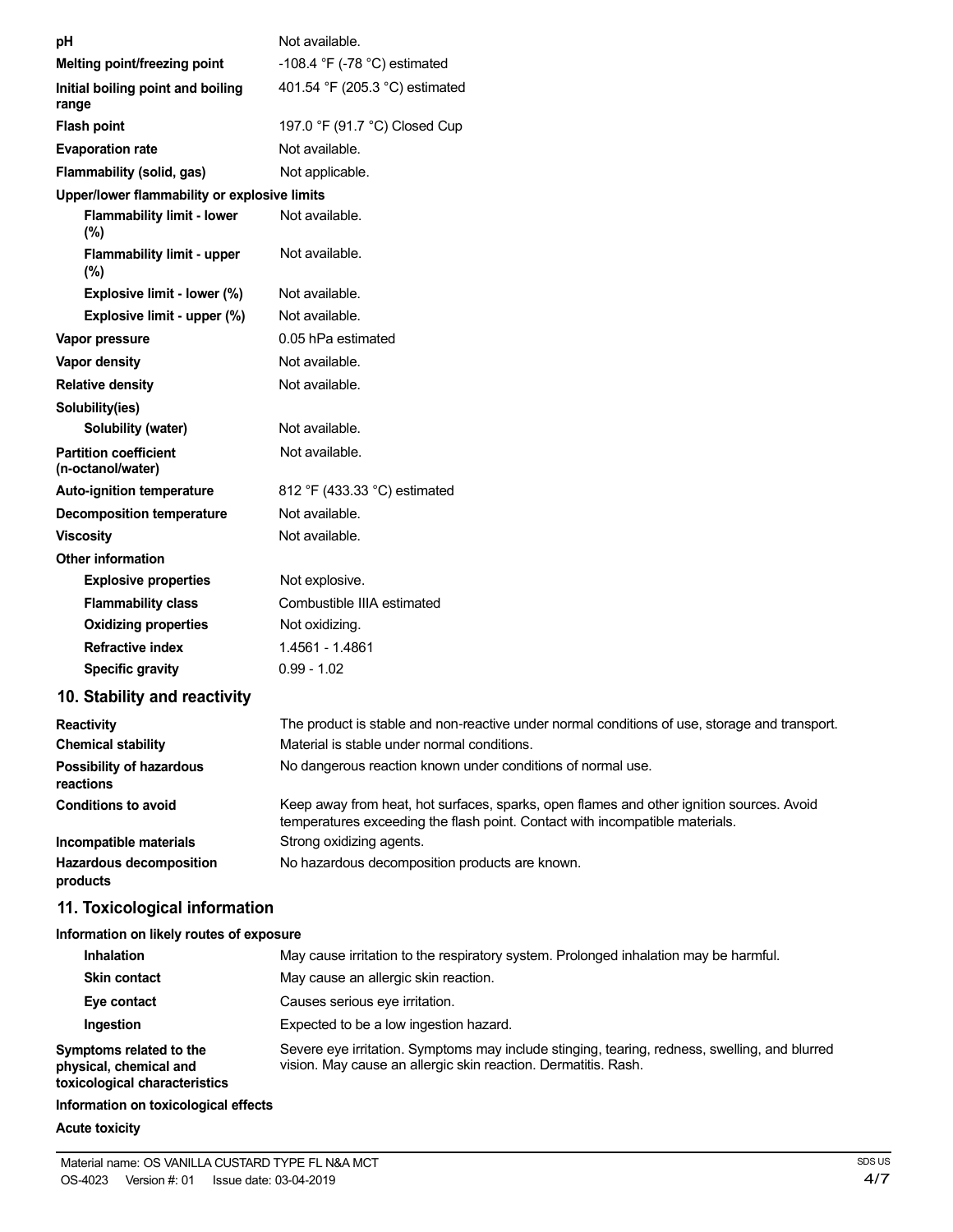| <b>Components</b>                                      | <b>Species</b>                                                                                                                                                                                                         | <b>Test Results</b> |
|--------------------------------------------------------|------------------------------------------------------------------------------------------------------------------------------------------------------------------------------------------------------------------------|---------------------|
| <b>BENZYL ALCOHOL</b>                                  | #38 NOM NFI (CAS 100-51-6)                                                                                                                                                                                             |                     |
| <u>Acute</u>                                           |                                                                                                                                                                                                                        |                     |
| Oral                                                   |                                                                                                                                                                                                                        |                     |
| LD <sub>50</sub>                                       | Rat                                                                                                                                                                                                                    | 1230 - 3100 mg/kg   |
| <b>Skin corrosion/irritation</b>                       | Prolonged skin contact may cause temporary irritation.                                                                                                                                                                 |                     |
| Serious eye damage/eye<br>irritation                   | Causes serious eye irritation.                                                                                                                                                                                         |                     |
| Respiratory or skin sensitization                      |                                                                                                                                                                                                                        |                     |
| <b>Respiratory sensitization</b>                       | Not a respiratory sensitizer.                                                                                                                                                                                          |                     |
| <b>Skin sensitization</b>                              | May cause an allergic skin reaction.                                                                                                                                                                                   |                     |
| Germ cell mutagenicity                                 | No data available to indicate product or any components present at greater than 0.1% are<br>mutagenic or genotoxic.                                                                                                    |                     |
| Carcinogenicity                                        | Not classifiable as to carcinogenicity to humans.                                                                                                                                                                      |                     |
| IARC Monographs. Overall Evaluation of Carcinogenicity |                                                                                                                                                                                                                        |                     |
| Not listed.                                            |                                                                                                                                                                                                                        |                     |
|                                                        | OSHA Specifically Regulated Substances (29 CFR 1910.1001-1052)                                                                                                                                                         |                     |
| Not regulated.                                         | US. National Toxicology Program (NTP) Report on Carcinogens                                                                                                                                                            |                     |
| Not listed.                                            |                                                                                                                                                                                                                        |                     |
| <b>Reproductive toxicity</b>                           | This product is not expected to cause reproductive or developmental effects.                                                                                                                                           |                     |
| Specific target organ toxicity -                       | Not classified.                                                                                                                                                                                                        |                     |
| single exposure                                        |                                                                                                                                                                                                                        |                     |
| Specific target organ toxicity -<br>repeated exposure  | May cause damage to organs (respiratory system) through prolonged or repeated exposure.                                                                                                                                |                     |
| <b>Aspiration hazard</b>                               | Not an aspiration hazard.                                                                                                                                                                                              |                     |
| <b>Chronic effects</b>                                 | Prolonged inhalation may be harmful. May cause damage to organs through prolonged or<br>repeated exposure.                                                                                                             |                     |
| 12. Ecological information                             |                                                                                                                                                                                                                        |                     |
| <b>Ecotoxicity</b>                                     | The product is not classified as environmentally hazardous. However, this does not exclude the<br>possibility that large or frequent spills can have a harmful or damaging effect on the environment.                  |                     |
| Persistence and degradability                          | No data is available on the degradability of any ingredients in the mixture.                                                                                                                                           |                     |
| <b>Bioaccumulative potential</b>                       |                                                                                                                                                                                                                        |                     |
| Partition coefficient n-octanol / water (log Kow)      |                                                                                                                                                                                                                        |                     |
| <b>BENZYL ALCOHOL</b>                                  | #38 NOM NFI<br>1.1                                                                                                                                                                                                     |                     |
| ETHYL VANILLIN #296                                    | 1.61                                                                                                                                                                                                                   |                     |
| VANILLIN #234                                          | 1.37                                                                                                                                                                                                                   |                     |
| <b>Mobility in soil</b>                                | No data available.                                                                                                                                                                                                     |                     |
| Other adverse effects                                  | No other adverse environmental effects (e.g. ozone depletion, photochemical ozone creation<br>potential, endocrine disruption, global warming potential) are expected from this component.                             |                     |
| 13. Disposal considerations                            |                                                                                                                                                                                                                        |                     |
| <b>Disposal instructions</b>                           | Collect and reclaim or dispose in sealed containers at licensed waste disposal site. Dispose of<br>contents/container in accordance with local/regional/national/international regulations.                            |                     |
| Local disposal regulations                             | Dispose in accordance with all applicable regulations.                                                                                                                                                                 |                     |
| Hazardous waste code                                   | The waste code should be assigned in discussion between the user, the producer and the waste<br>disposal company.                                                                                                      |                     |
| Waste from residues / unused<br>products               | Dispose of in accordance with local regulations. Empty containers or liners may retain some<br>product residues. This material and its container must be disposed of in a safe manner (see:<br>Disposal instructions). |                     |
| <b>Contaminated packaging</b>                          | Since emptied containers may retain product residue, follow label warnings even after container is<br>emptied. Empty containers should be taken to an approved waste handling site for recycling or<br>disposal.       |                     |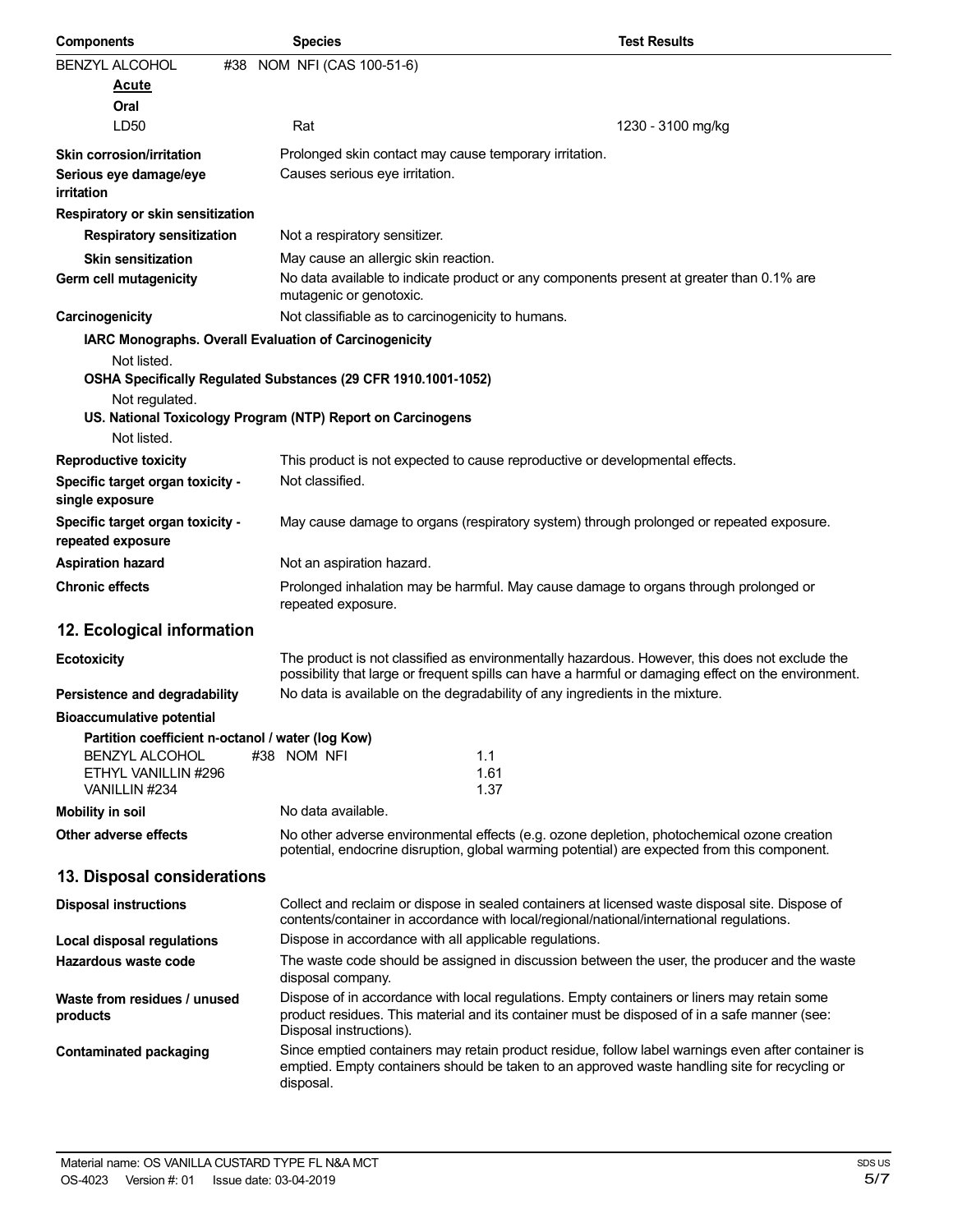# **14. Transport information**

# **DOT**

Not regulated as dangerous goods.

**IATA**

Not regulated as dangerous goods.

# **IMDG**

Not regulated as dangerous goods.

**Transport in bulk according to Annex II of MARPOL 73/78 and the IBC Code** Not established.

# **15. Regulatory information**

**US federal regulations**

This product is a "Hazardous Chemical" as defined by the OSHA Hazard Communication Standard, 29 CFR 1910.1200.

# **Toxic Substances Control Act (TSCA)**

**TSCA Section 12(b) Export Notification (40 CFR 707, Subpt. D)**

Not regulated.

#### **CERCLA Hazardous Substance List (40 CFR 302.4)**

Not listed.

#### **SARA 304 Emergency release notification**

Not regulated.

**OSHA Specifically Regulated Substances (29 CFR 1910.1001-1052)**

Not regulated.

# **Superfund Amendments and Reauthorization Act of 1986 (SARA)**

# **SARA 302 Extremely hazardous substance**

Not listed.

**SARA 311/312 Hazardous** No (Exempt) **chemical**

# **SARA 313 (TRI reporting)**

Not regulated.

#### **Other federal regulations**

# **Clean Air Act (CAA) Section 112 Hazardous Air Pollutants (HAPs) List**

Not regulated.

**Clean Air Act (CAA) Section 112(r) Accidental Release Prevention (40 CFR 68.130)**

Not regulated.

**Safe Drinking Water Act** Not regulated.

```
(SDWA)
```
# **FEMA Priority Substances Respiratory Health and Safety in the Flavor Manufacturing Workplace**

PENTANEDIONE, 2,3 (ACETYL PROPIONYL) #205 High priority (CAS 600-14-6)

#### **US state regulations**

# **California Proposition 65**

California Safe Drinking Water and Toxic Enforcement Act of 1986 (Proposition 65): This material is not known to contain any chemicals currently listed as carcinogens or reproductive toxins. For more information go to www.P65Warnings.ca.gov.

#### **International Inventories**

| Country(s) or region | Inventory name                                                            | On inventory (yes/no)* |
|----------------------|---------------------------------------------------------------------------|------------------------|
| Australia            | Australian Inventory of Chemical Substances (AICS)                        | Yes                    |
| Canada               | Domestic Substances List (DSL)                                            | Yes                    |
| Canada               | Non-Domestic Substances List (NDSL)                                       | No                     |
| China                | Inventory of Existing Chemical Substances in China (IECSC)                | Yes                    |
| Europe               | European Inventory of Existing Commercial Chemical<br>Substances (EINECS) | Yes                    |
| Europe               | European List of Notified Chemical Substances (ELINCS)                    | No                     |